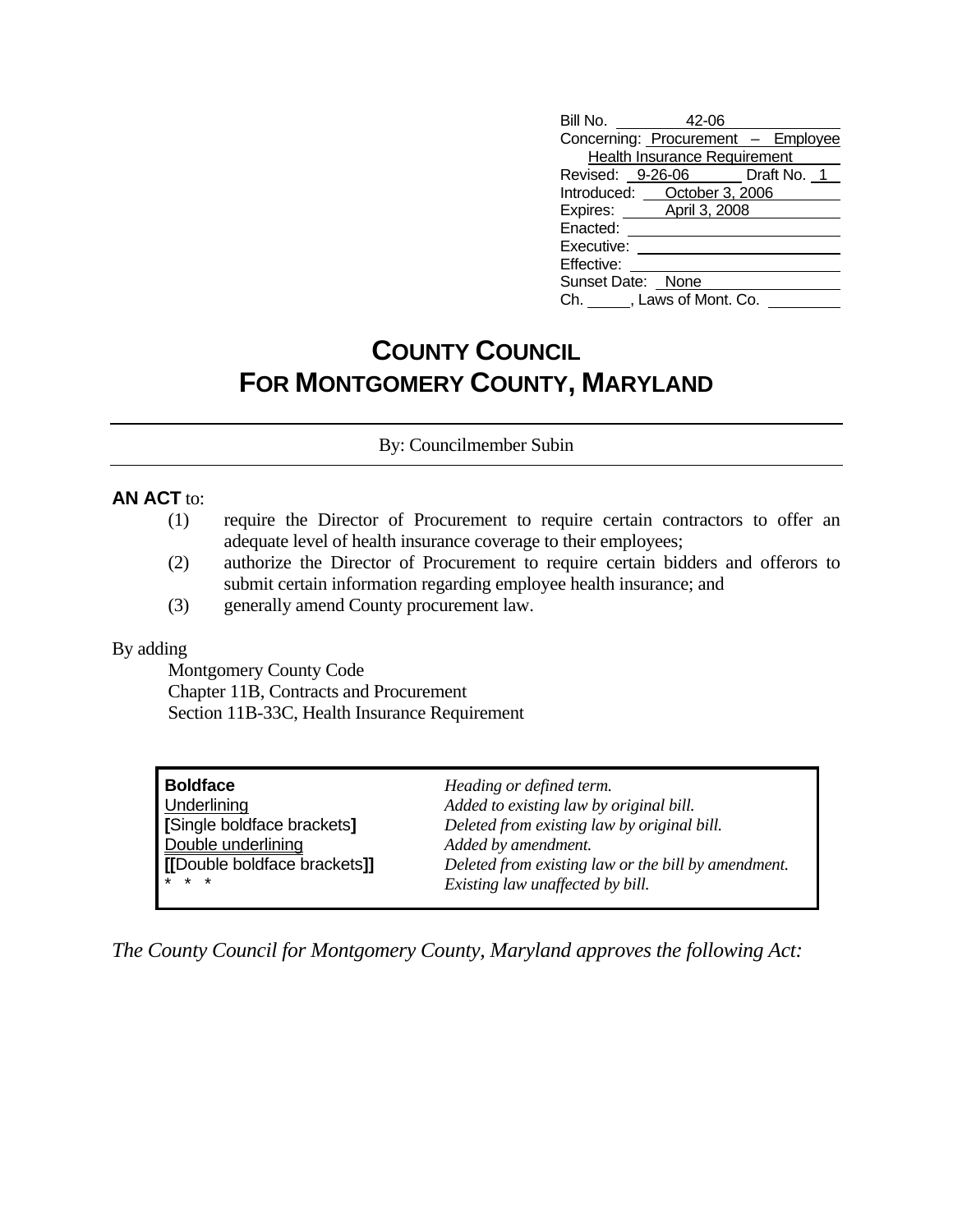| $\mathbf{1}$   | Sec. 1. Chapter 11B is amended by adding Section 11B-33C as follows: |                                                                                 |  |  |
|----------------|----------------------------------------------------------------------|---------------------------------------------------------------------------------|--|--|
| $\overline{2}$ | 11B-33C.                                                             | <b>Health Insurance Requirement.</b>                                            |  |  |
| 3              | (a)                                                                  | <u>Every bidder or offeror for a contract for services valued at more than</u>  |  |  |
| $\overline{4}$ |                                                                      | \$50,000 must submit sufficient information, on a form distributed by the       |  |  |
| 5              |                                                                      | Director, showing the nature and value of any health insurance coverage         |  |  |
| 6              |                                                                      | that the bidder or offeror provides or intends to provide to its                |  |  |
| 7              |                                                                      | employees.                                                                      |  |  |
| 8              | (b)                                                                  | <u>The information submitted under subsection (a) must show:</u>                |  |  |
| 9              |                                                                      | <u>all health insurance coverage options offered to employees during</u><br>(1) |  |  |
| 10             |                                                                      | the current benefit year;                                                       |  |  |
| 11             |                                                                      | the cost-sharing, if any, of premiums between employee and<br>(2)               |  |  |
| 12             |                                                                      | employer, and any required deductibles or co-payments;                          |  |  |
| 13             |                                                                      | the percentage of each major category of employee who opted for<br>(3)          |  |  |
| 14             |                                                                      | employer-provided health insurance in the current and next                      |  |  |
| 15             |                                                                      | <u>preceding benefit years; and</u>                                             |  |  |
| 16             |                                                                      | any other information that the Director under applicable<br>(4)                 |  |  |
| 17             |                                                                      | regulations requires to administer this Section.                                |  |  |
| 18             | (c)                                                                  | Based on the information submitted under this Section and any other             |  |  |
| 19             |                                                                      | information available to the Director, the Director must not approve a          |  |  |
| 20             |                                                                      | contract subject to this Section unless:                                        |  |  |
| 21             |                                                                      | the coverage options available to employees are reasonably<br>(1)               |  |  |
| 22             |                                                                      | comparable to the coverage options then available to County                     |  |  |
| 23             |                                                                      | employees; and                                                                  |  |  |
| 24             |                                                                      | the cost of coverage is reasonable in light of the compensation<br>(2)          |  |  |
| 25             |                                                                      | <u>range for each major category of employee.</u>                               |  |  |
| 26             | (d)                                                                  | <u>Any award, or failure to make an award, by the Director under this</u>       |  |  |
| 27             |                                                                      | Section may be protested under Section 11B-36.                                  |  |  |